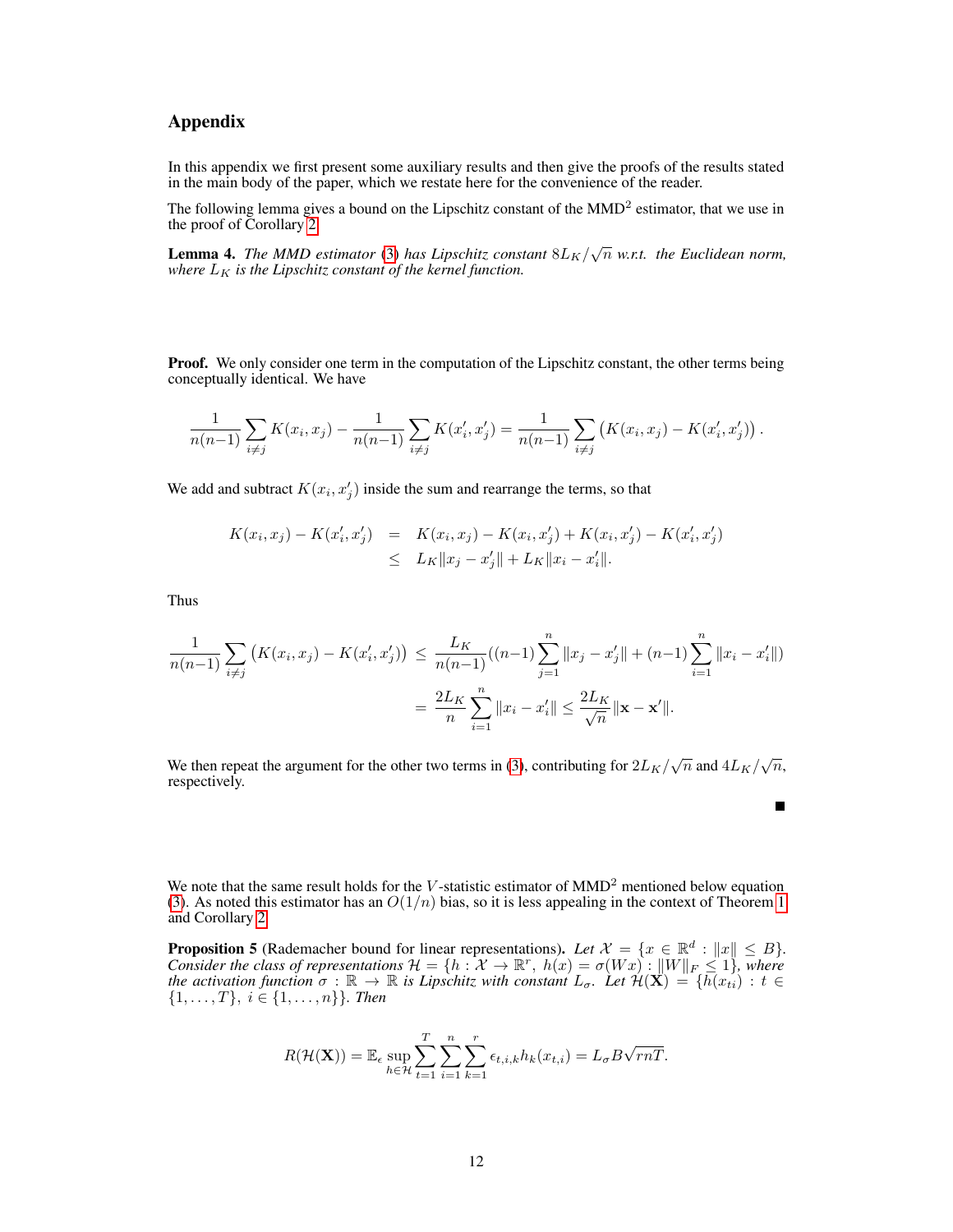## Proof. We have

$$
R(\mathcal{H}(\mathbf{X})) = \mathbb{E}_{\epsilon} \sup_{\|A\|_F \le 1} \sum_{t=1}^T \sum_{i=1}^n \sum_{k=1}^r \epsilon_{t,i,k} \sigma(\langle a_k, x_{t,i} \rangle)
$$
  
\n
$$
\le \mathbb{E}_{\epsilon} L_{\sigma} \sup_{\|A\|_F \le 1} \sum_{t=1}^T \sum_{i=1}^n \sum_{k=1}^r \epsilon_{t,i,k} \langle a_k, x_{t,i} \rangle
$$
  
\n
$$
= \mathbb{E}_{\epsilon} L_{\sigma} \sup_{\|A\|_F \le 1} \sum_{k=1}^r \langle a_k, \sum_{t=1}^T \sum_{i=1}^n \epsilon_{t,i,k} x_{t,i} \rangle
$$
  
\n
$$
\le \mathbb{E}_{\epsilon} L_{\sigma} \sqrt{\sum_{k=1}^T \left\| \sum_{t=1}^T \sum_{i=1}^n \epsilon_{t,i,k} x_{t,i} \right\|^2}
$$
  
\n
$$
\le L_{\sigma} \sqrt{\sum_{k=1}^T \sum_{t=1}^T \sum_{i=1}^n \epsilon_{t,i,k} x_{t,i} \right\|^2}
$$
  
\n
$$
= L_{\sigma} \sqrt{\sum_{k=1}^T \sum_{t=1}^T \sum_{i=1}^n \|x_{t,i}\|^2} \le L_{\sigma} B \sqrt{r T n}
$$

where the first inequality follows by the standard contraction inequality, the second inequality by Cauchy-Schwarz's inequality, and the third inequality uses Jensen's inequality.

**Theorem 1.** Let  $d$  be the unbiased MMD<sup>2</sup> estimator [\(3\)](#page--1-1). Let  $(P_1, Q_1), \ldots, (P_T, Q_T)$  be independently sampled from  $\rho$  and, for every  $t \in \{1,\ldots,T\}$ , let  $\mathbf{x}_t \sim P_t^n$  and  $\mathbf{z}_t \sim Q_t^n$ . Then it holds with *probability at least*  $1 - \delta$  *in the draw of the multi-sample*  $(\mathbf{X}, \mathbf{Z}) = (\mathbf{x}_t, \mathbf{z}_t)_{t=1}^T$ *, that* 

$$
\sup_{h\in\mathcal{H}}\left\{\mathbb{E}_{(P,Q)\sim\rho}d(h_{\sharp}P,h_{\sharp}Q)-\frac{1}{T}\sum_{t=1}^Td(h(\mathbf{x}_t),h(\mathbf{z}_t))\right\}\leq C_1\frac{L_d}{T}R(\mathcal{H}(\mathbf{X},\mathbf{Z}))+C_2\sqrt{\frac{\log 1/\delta}{T}}\tag{10}
$$

*where*  $L_d$  *is the Lipschitz constant of the mapping*  $(x, z) \mapsto d(x, z)$  *w.r.t. the Euclidean norm and*  $C_1$ and  $C_2$  are small positive numerical constants.

Proof. We add and subtract the term

<span id="page-1-0"></span>
$$
\mathbb{E}_{(P,Q)\sim\rho}\mathbb{E}_{(\mathbf{x},\mathbf{z})\sim(P\times Q)^n}d(h(\mathbf{x}),h(\mathbf{z}))\tag{13}
$$

inside the supremum in the l.h.s. of [\(10\)](#page--1-3) and decompose it as the sum of two terms,  $\sup_h A_h$  +  $\sup_h B_h$ , where

$$
A_h = \mathbb{E}_{(P,Q)\sim \rho} \mathbb{E}_{(\mathbf{x},\mathbf{z})\sim (P\times Q)^n} \left[ d(h_\#P,h_\#Q) - d(h(\mathbf{x}),h(\mathbf{z})) \right]
$$

and

$$
B_h = \mathbb{E}_{(P,Q)\sim\rho} \mathbb{E}_{(\mathbf{x},\mathbf{z})\sim (P\times Q)^n} d(h(\mathbf{x}),h(\mathbf{z})) - \frac{1}{T} \sum_{t=1}^T d(h(\mathbf{x}_t),h(\mathbf{z}_t)).
$$

For a fixed representation  $h$ ,  $A_h$  measures the average bias of the estimator over the draw of the distributions from the environment and their samples from the environment. For the  $MMD<sup>2</sup>$  estimator [\(3\)](#page--1-1) this term is zero, since the estimator is unbiased. Indeed

$$
\mathbb{E}_{(\mathbf{x},\mathbf{z})\sim (P\times Q)^n} d(h(\mathbf{x}),h(\mathbf{z})) = \mathbb{E}_{x,x'\sim P^2} K(x,x') + \mathbb{E}_{y,y'\sim Q^2} K(y,y') - 2\mathbb{E}_{x\sim P,y\sim Q} K(x,y)
$$
  
\n
$$
= \mathbb{E}_{x,x'\sim P^2} \mathbb{E}_{y,y'\sim Q^2} \langle \Psi(x) - \Psi(y), \Psi(x') - \Psi(y') \rangle_{\mathbb{H}}
$$
  
\n
$$
= \langle \mathbb{E}_{x\sim P} \Psi(x) - \mathbb{E}_{y\sim Q} \Psi(y), \mathbb{E}_{x'\sim P} \Psi(x') - \mathbb{E}_{y'\sim Q} \Psi(y') \rangle_{\mathbb{H}}
$$
  
\n
$$
= \text{MMD}^2(P,Q).
$$

(12)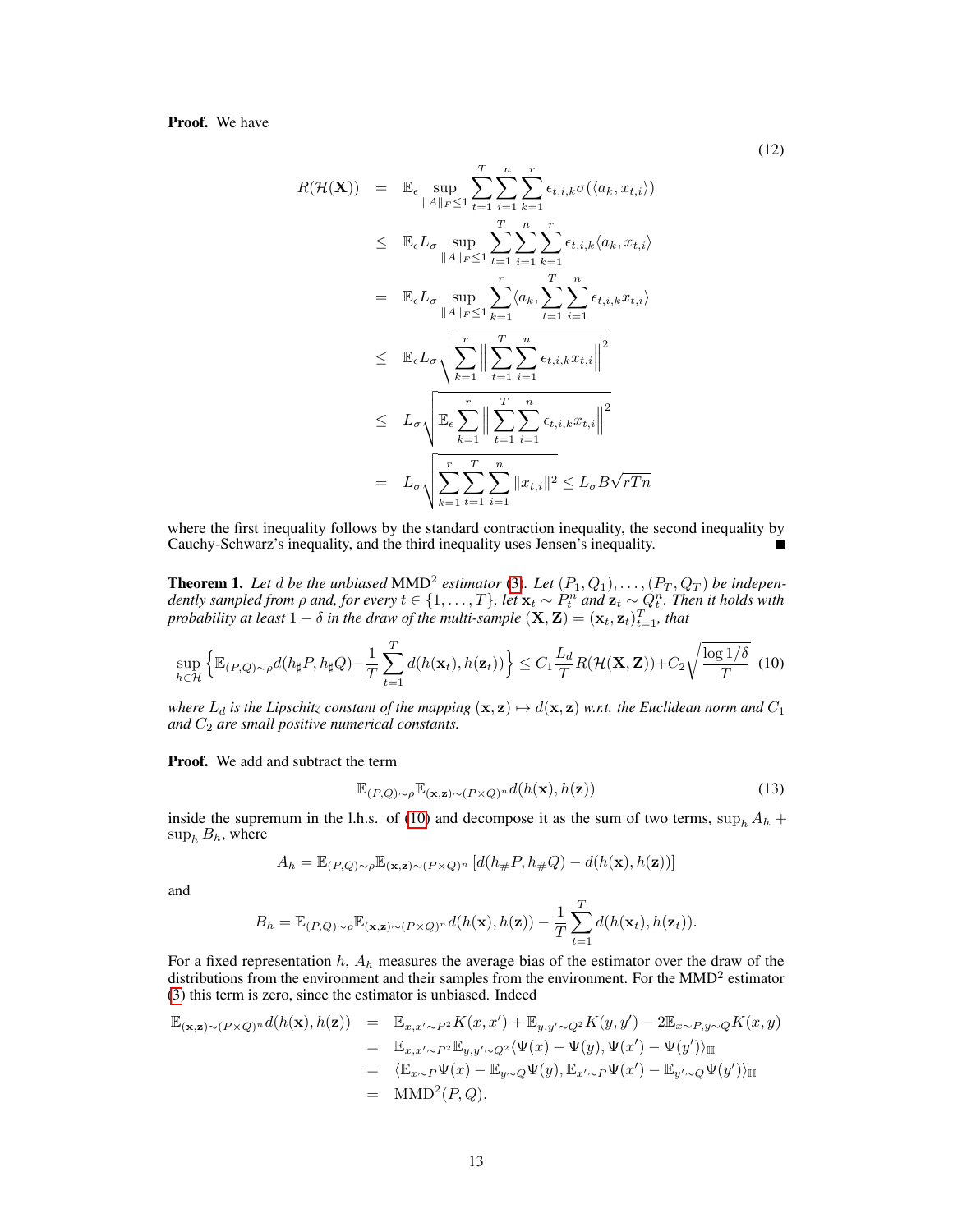The term  $\sup_b B_h$  can be bounded with a uniform Rademacher bound, see e.g., [\[4\]](#page--1-4). Specifically, noting the term [\(13\)](#page-1-0) can be interpreted as the expectation over the random variable (x, z) ∼  $\hat{\rho}$ , where the probability measure  $\hat{\rho}$  models the draw of a random sample from the environment, we have that

$$
\sup_{h \in \mathcal{H}} B_h \leq \frac{2}{T} \mathbb{E}_{\varepsilon} \sup_{h \in \mathcal{H}} \sum_{t=1}^T \epsilon_t d(h(\mathbf{x}_t), h(\mathbf{z}_t)) + \sqrt{\frac{\log 1/\delta}{2T}}
$$

where  $\epsilon_1, \ldots, \epsilon_T$  are i.i.d. Rademacher. The first term in the r.h.s. of the above inequality is the Rademacher complexity of the set

$$
\Big\{ \big(d(h(\mathbf{x}_1), h(\mathbf{z}_1)), \ldots, d(h(\mathbf{x}_T), h(\mathbf{z}_T))\big) : h \in \mathcal{H} \Big\}.
$$

Using the vector contraction inequality [\[27,](#page--1-5) Ineq. (1)] we can factor out the Lipschitz constant of the function d and consider the Rademacher complexity of the set  $\mathcal{H}(\mathbf{X}, \mathbf{Z})$ . That is,

$$
\mathbb{E}_{\varepsilon} \sup_{h \in \mathcal{H}} \sum_{t=1}^T \epsilon_t d(h(\mathbf{x}_t), h(\mathbf{z}_t)) \leq L_d R(\mathcal{H}(\mathbf{X}, \mathbf{Z})).
$$

The result follows.

Corollary 2. *Consider the class of representations* [\(7\)](#page--1-6)*, assume that the activation function is Lipschitz with constant*  $L_{\sigma}$  *and that the matrix* W *of parameters has Frobenius norm bounded by* 1. Assume *further that*  $||x|| \leq B$  *a.s. over the environment*  $\rho$ . Then under the same assumptions in Theorem [1](#page--1-2) it *holds that*

$$
\mathbb{E}_{(P,Q)\sim\rho}d(h_{\sharp}P,h_{\sharp}Q)-\frac{1}{T}\sum_{t=1}^Td(h(\mathbf{x}_t),h(\mathbf{z}_t))\leq C_1L_{\sigma}B\sqrt{\frac{r}{T}}+C_2\sqrt{\frac{\log 1/\delta}{T}}.
$$

**Proof.** The proof follows by combing Theorem [1](#page--1-2) with Lemma [4](#page-0-0) and Proposition [5.](#page-0-1)

**Lemma 3.** Let  $h$  be the representation learned by method  $(8)$  and let with some abuse of notation  $\overline{P}, \overline{Q} \in \mathcal{P}(\mathbb{R}^r)$  *be the probability distributions associated to the two sensitive groups after the raw input is preprocessed with*  $\bar{h}$ . Let the MMD *distance at the representation level be measured w.r.t. kernel*  $\overline{K}: \mathbb{R}^r \times \mathbb{R}^r \to \mathbb{R}$  and the MMD on the output be measured w.r.t. kernel  $G: \mathbb{R} \times \mathbb{R} \to \mathbb{R}$ . *Then, for every*  $v \in \mathbb{R}^r$  *we have* 

$$
\text{MMD}_G(v_{\#}\bar{P}, v_{\#}\bar{Q}) \leq \sup_{\|g\|_G \leq 1} \|g(\langle v, \cdot \rangle)\|_K \text{MMD}_K(\bar{P}, \bar{Q}).
$$

Proof. We have

$$
\text{MMD}_G(v_\# \bar{P}, v_\# \bar{Q}) = \left\| \int G(\xi, \cdot) \, d(v_\# \bar{P})(\xi) - \int G(\xi, \cdot) \, d(v_\# \bar{Q})(\xi) \right\|_G \tag{14}
$$

$$
= \left\| \int G(\langle v, z \rangle, \cdot) \, d\bar{P}(z) - \int G(\langle v, z \rangle, \cdot) \, d\bar{Q}(z) \right\|_G. \tag{15}
$$

Hence, using the formula  $||f||_G = \sup_{||g||_G \leq 1} \langle g, f \rangle_G$ ,

$$
\text{MMD}_G(v_\# \bar{P}, v_\# \bar{Q}) = \sup_{\|g\|_G \le 1} \langle g, \int G(\langle v, z \rangle, \cdot) \, d\bar{P}(z) - \int G(\langle v, z \rangle, \cdot) \, d\bar{Q}(z) \rangle_G \tag{16}
$$

$$
= \sup_{\|g\|_{G} \le 1} \int g(\langle v, z \rangle) d(\bar{P} - \bar{Q})(z)
$$
\n(17)

$$
\leq \sup_{\|g\|_{G} \leq 1} \|g \circ v\|_{K} \text{MMD}_{K}(\bar{P}, \bar{Q}). \tag{18}
$$

The result follows.

A full analysis for Sinkhorn divergence rather than MMD distance is left for future work. Here we provide preliminary tools that we plan to use to develop the analogous of the results above in the case of Optimal Transport distances. In particular, the proposition below appears as the counterpart of Lemma [3.](#page--1-8) In this case, the dependency on the action of the pushforward seems to be neater and more explicit than in MMD case.

Г

Е

Е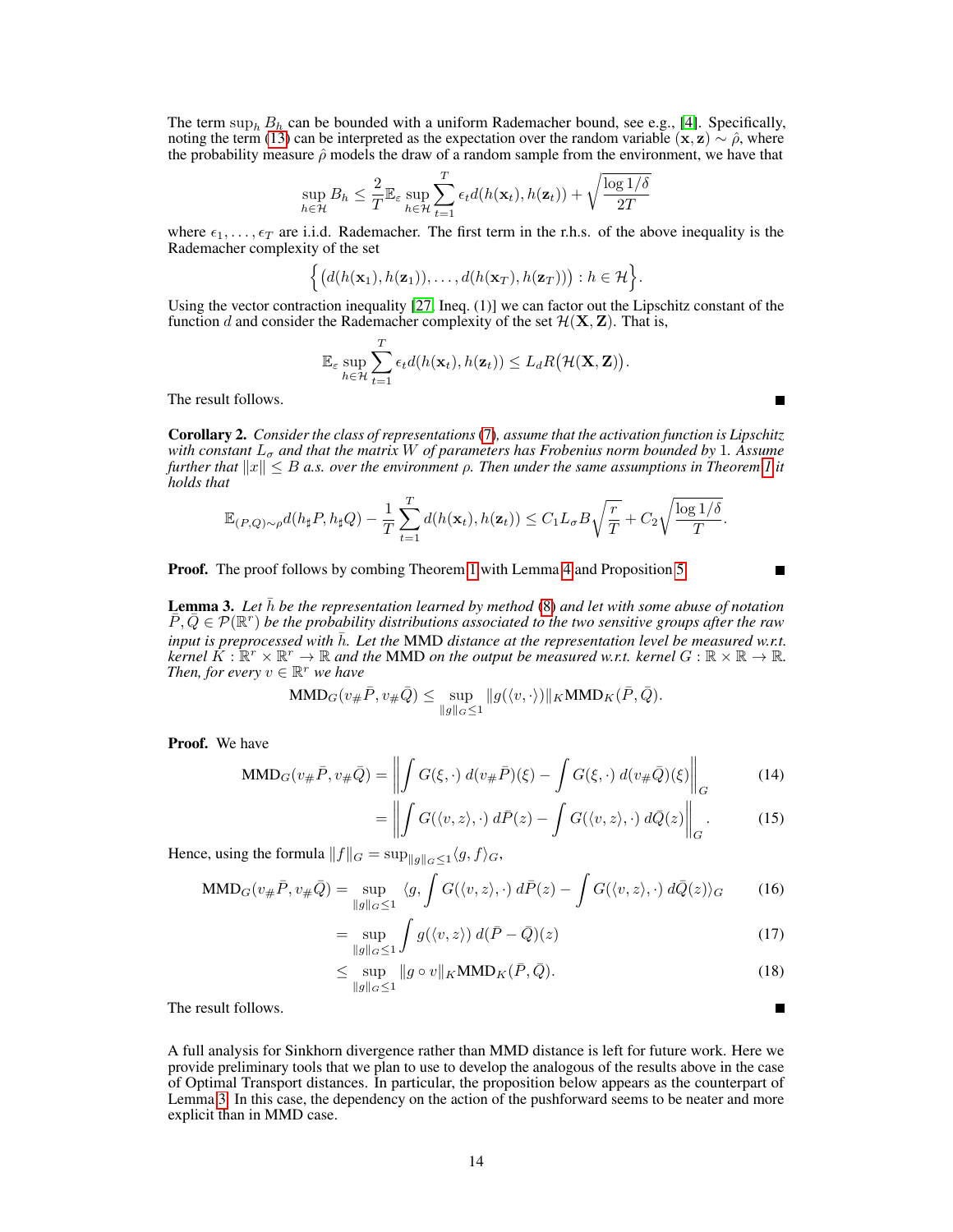<span id="page-3-2"></span>**Proposition 6.** Let  $X \subset \mathbb{R}^d$  and  $P, Q \in \mathcal{P}(X)$ . Let  $T : X \to X$  a Lipschitz map with Lipschitz *constant* L*. Then*

$$
\mathsf{OT}(T_{\#}P, T_{\#}Q) \le \max(L^2, 1)\mathsf{OT}(P, Q). \tag{19}
$$

To prove the proposition above we need the following lemma. We introduce some notation first, writing explicitly the dependence on the cost function:

$$
\mathsf{OT}_{\varepsilon, \|\cdot\|^2}(P, Q) = \min_{\pi \in \Pi(P, Q)} \int_{\mathcal{X}^2} \|x - y\|^2 \, d\pi(x, y) + \varepsilon \mathsf{KL}(\pi | P \otimes Q)
$$

<span id="page-3-4"></span>and

$$
\mathsf{OT}_{\varepsilon, \|T(\cdot)\|^2}(P, Q) = \min_{\pi \in \Pi(P, Q)} \int_{\mathcal{X}^2} \|T(x) - T(y)\|^2 \, d\pi(x, y) + \varepsilon \mathsf{KL}(\pi | P \otimes Q). \tag{20}
$$

Also, for a general cost function c, recall that  $\text{OT}_{\varepsilon,c}$  has a dual formulation which reads as [\[15\]](#page--1-9)

$$
\mathsf{OT}_{\varepsilon,\mathsf{c}}(P,Q) = \sup_{f,g \in \mathcal{C}(\mathcal{X})} \int f \, dP + \int g \, dQ - \varepsilon \int e^{\frac{f(x) + g(y) - \mathsf{c}(x,y)}{\varepsilon}} \, dP(x) \, dQ(y)
$$

where  $C(\mathcal{X})$  is the set of continuous functions on  $\mathcal{X}$ .

<span id="page-3-3"></span>**Lemma 7.** *Let*  $P, Q \in \mathcal{P}(\mathcal{X})$  *and*  $T : \mathcal{X} \to \mathcal{X}$  *be a continuous map. Then,* 

$$
\mathsf{OT}_{\varepsilon, \|\cdot\|^2}(T_{\#}P, T_{\#}Q) = \mathsf{OT}_{\varepsilon, \|T(\cdot)\|^2}(P, Q). \tag{21}
$$

**Proof.** Let  $F(P,Q,f,g,\|\cdot\|^2)$  be defined as

$$
F(P,Q,f,g,\lVert \cdot \rVert^2) = \int_{\mathcal{X}} f(x) \, dP(x) + \int_{\mathcal{X}} g(y) \, dQ(y) - \varepsilon \int e^{\frac{f(x) + g(y) - \lVert x - y \rVert^2}{\varepsilon}} \, dP(x) dQ(y).
$$

By the dual definition of  $\text{OT}_{\varepsilon, \|\cdot\|^2}$  and the property of pushforward measures (see [\[2,](#page--1-10) Sec 5.2], we have

$$
\mathsf{OT}_{\varepsilon, \|\cdot\|^2}(T_{\#}P, T_{\#}Q) = \sup_{(f,g)\in\mathcal{C}(\mathcal{X})\times\mathcal{C}(\mathcal{X})} F(T_{\#}Q, T_{\#}Q, f, g, \|\cdot\|^2) \tag{22}
$$

$$
= \sup_{(f,g)\in\mathcal{C}(\mathcal{X})\times\mathcal{C}(\mathcal{X})} F(P,Q,f\circ T,g\circ T,\|T(\cdot)\|^2)
$$
 (23)

<span id="page-3-1"></span><span id="page-3-0"></span>
$$
= \sup_{(\tilde{f},\tilde{g}) \in (\mathcal{C}(\mathcal{X}) \circ T) \times (\mathcal{C}(\mathcal{X}) \circ T)} F(P,Q,\tilde{f},\tilde{g}, \|T(\cdot)\|^2)
$$
(24)

where  $C(\mathcal{X}) \circ T := \{u \circ T : u \in C(\mathcal{X})\}$ . Now, consider

$$
\mathsf{OT}_{\varepsilon, \|\cdot\|^2}(P, Q) = \sup_{(\tilde{f}, \tilde{g}) \in \mathcal{C}(\mathcal{X})} \int_{\mathcal{X}} \tilde{f}(x) \, dP(x) + \int_{\mathcal{X}} \tilde{g}(y) \, dQ(y) + \tag{25}
$$

$$
-\varepsilon\int e^{\frac{f(x)+g(y)-\|T(x)-T(y)\|^2}{\varepsilon}}\,dP(x)dQ(y).
$$

We note that the optimal potentials  $\tilde{f}, \tilde{g}$  of  $\sigma T_{\varepsilon, ||T(\cdot)||^2}$  have the form [\[15\]](#page--1-9)

$$
\tilde{f}(x) = -\log \int_{\mathcal{X}} e^{\tilde{g}(y) - ||T(x) - T(y)||^2} dQ(y).
$$

We note that  $\tilde{f}$  and  $\tilde{g}$  are functions of the form  $u \circ T$  and  $v \circ T$ . Hence the supremum in [\(25\)](#page-3-0) can be restricted to be on the set  $C(\mathcal{X}) \circ T$ . Thus, the quantity in [\(24\)](#page-3-1) equals  $\mathcal{OT}_{\varepsilon, \|T(\cdot)\|^2}$ , showing the desired result. П

We now prove Proposition [6.](#page-3-2)